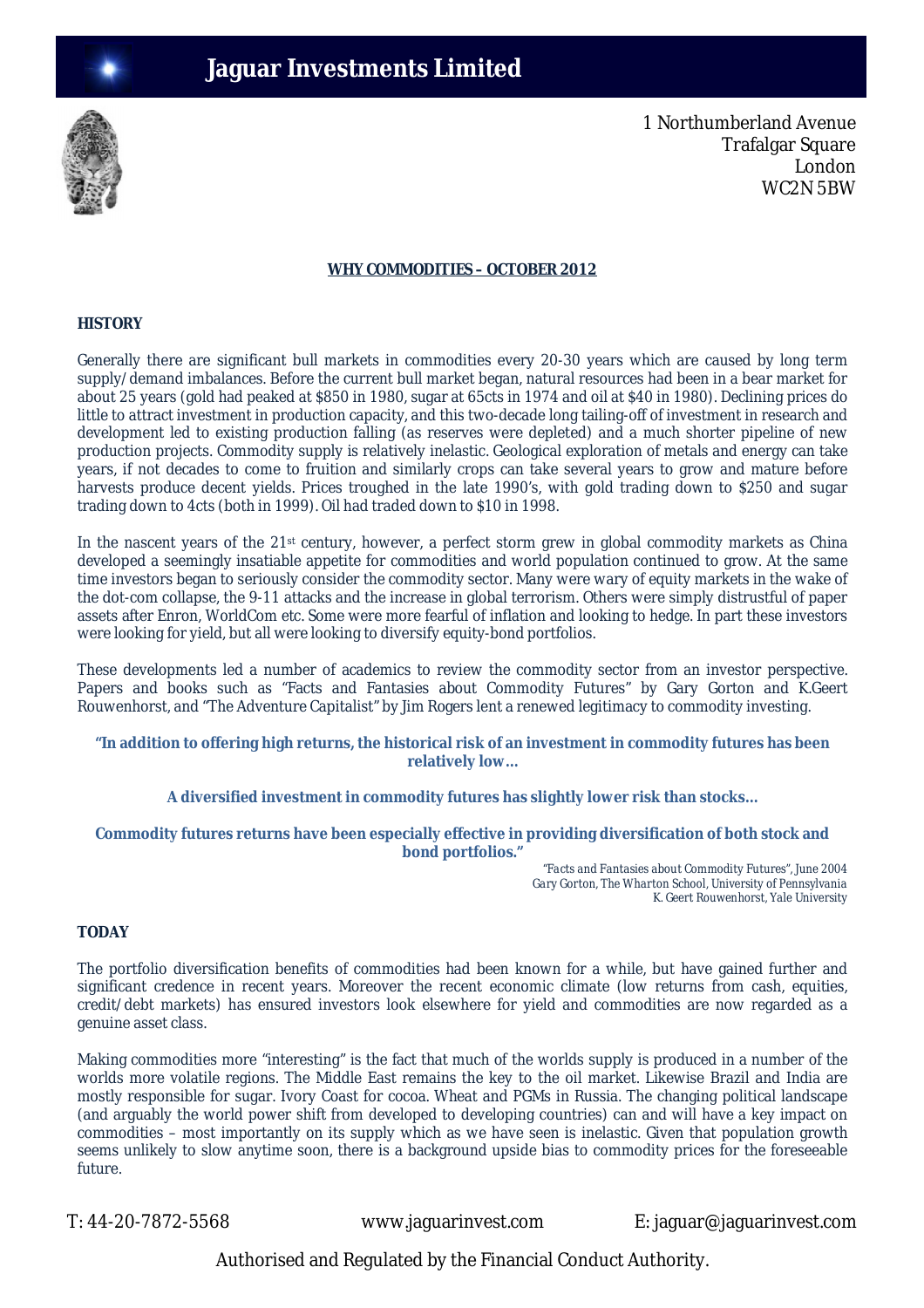# **Jaguar Investments Limited**

Nevertheless this commodity bull market will not be linear. Short-term price performance is driven more by demand than supply and with current Eurozone stresses and concerns over a Chinese slowdown, commodity price action is vulnerable to bear markets.

#### "**Whereas the 19th century belonged to Great Britain and the 20th to the United States, the 21st will be the century of China…**

#### **Certainly China will suffer setbacks along the way, just as the United Kingdom and the United States did on their way to greatness.**"

*"Adventure Capitalist", 2003 Jim Rogers*

# **KEY FEATURES**

- Commodities influence a significant portion of the world economy and can be viewed as the largest "nonfinancial" market in the world.
- Commodity price action can be a key (and leading) indicator of economic well-being, with larger themes being played out over a number of years.
- Commodity price action is not reliant on Western economies indeed it is driven increasingly by BRIC, MENA and other EM activity.
- Commodity price action is reflective of the changing geo-political landscape, NB "Axis of Evil", Arab Spring, Eurozone stresses.
- Commodities offer real portfolio diversification benefits.
- Commodities are hard assets and offer real, transparent value versus paper assets and fiat currencies.
- Commodity terminal markets are tightly regulated exchanges, with relatively low transaction costs and excellent transparency

#### **PASSIVE OR ACTIVE?**

If it is accepted that commodities are in the early stages of a 20-30 year bull market, then surely buy and hold is the answer? There are enough products to choose from – the uptick in commodity prices in the early-mid 2000's led to a proliferation in investable indices and ETFs. However there are two key flaws to long-only investing in commodities;

#### **Bear markets**

Although commodity prices are arguably in a cyclical bull market, there have been (and will continue to be) bear market phases. These can be substantial. Chart.1 below shows the performance of the Reuters/Jefferies CRB Index. When investing in these vehicles, timing is critical.



 *Chart.1 – Reuters/Jefferies CRB Cash Index*

T: 44-20-7872-5568 www.jaguarinvest.com E: jaguar@jaguarinvest.com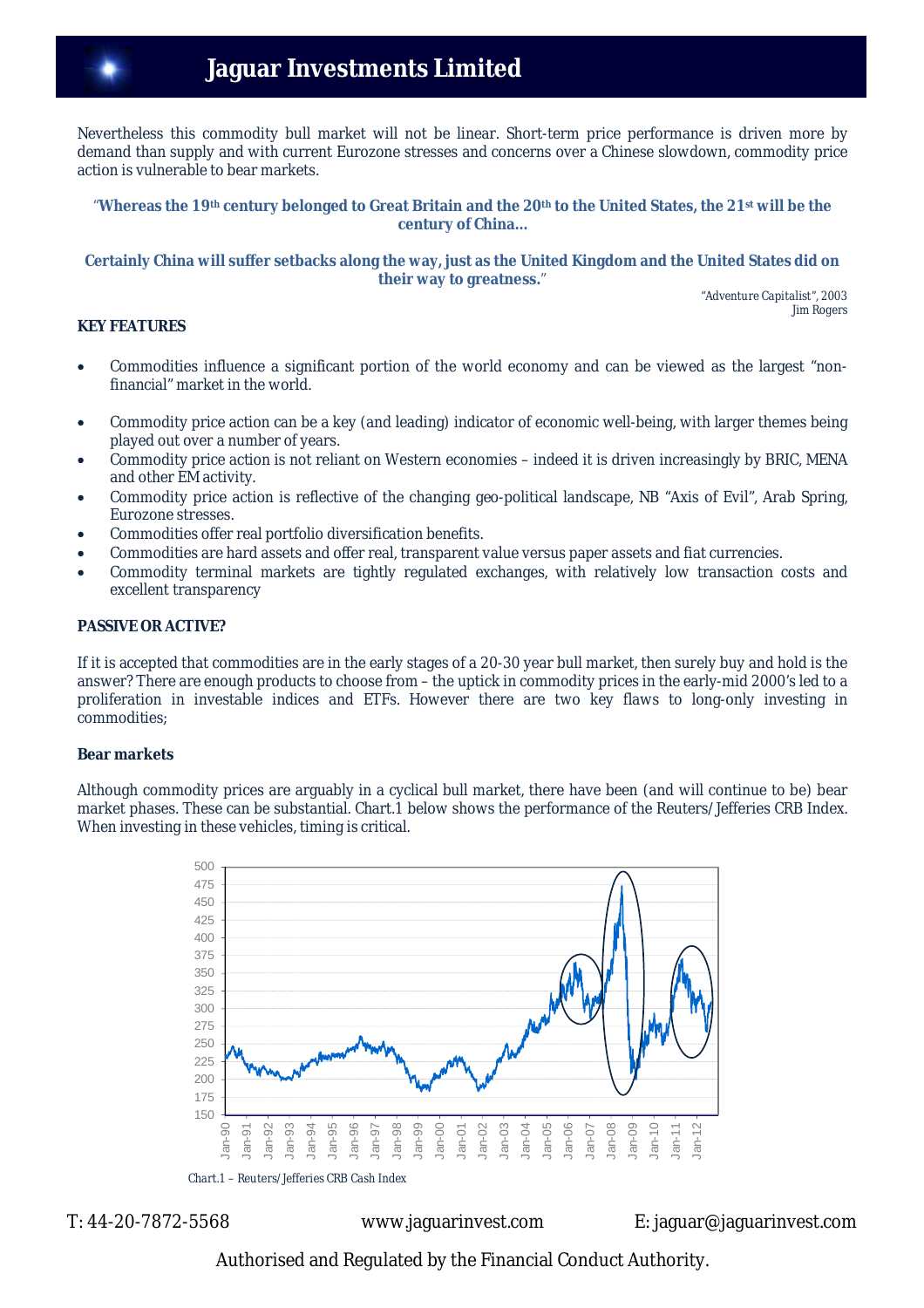Clearly there have been three bear market phases since the start of the bull market in 2002; the first resulted in a drop of 20%, the second in a drop of 58% and the current drawdown is currently some 15%. Indeed values are currently where they were back in March 2005 (over 7 years ago). The S&P500 is up around 19% over the same period.

## **Contango markets**

Contango is the phenomenon in commodity markets whereby forward prices trade at a premium to nearby prices. This premium is reflective of the cost of financing, storing and insuring the commodity. In times of scarce supply, nearby material can trade at a premium to forward prices – a phenomenon known as backwardation. For holders of long-only indices, a backwardation is a bonus that can massively enhance returns. This is because index-linked products are long nearby futures contracts which have to be rolled at maturity. If one can sell the nearby contract at a premium to the simultaneous purchase of a forward futures contract then value is added. If the nearby contract has to be sold at a discount however, then clearly that will result in a cost. The benefit of rolling long futures contracts when in backwardation is critical to the success of a long-only product. Indeed they can be likened to the receipt of dividend payments in a long-only equity portfolio. Without them, the portfolio is reliant on capital gains alone.

Commodity markets are relatively small however and the reality is that the investments in long-only products have grown so large that the volumes of futures contracts needing to be rolled are extraordinary. They are so large, in fact, that for the most part they have eliminated any possibility of backwardation – there is rarely ever likely to be a shortage of nearby material because so many investors are long. This can be seen in Chart.2, below, which shows the contango and backwardation of the NYMEX WTI Crude Oil contract;



 *Chart.2 – 1st month vs 2nd month futures contract, NYMEX WTI Crude Oil contract (200day ma)* 

You can see that for the first ten years, the price was mostly in backwardation. This ran at approximately 24cts/bbl per month. Since that time however, the price has rarely been in backwardation (there was a brief period in early 2008 when the price touched \$150/bbl). The average monthly contango since March 2005 has been 76cts/bbl.

T: 44-20-7872-5568 www.jaguarinvest.com E: jaguar@jaguarinvest.com